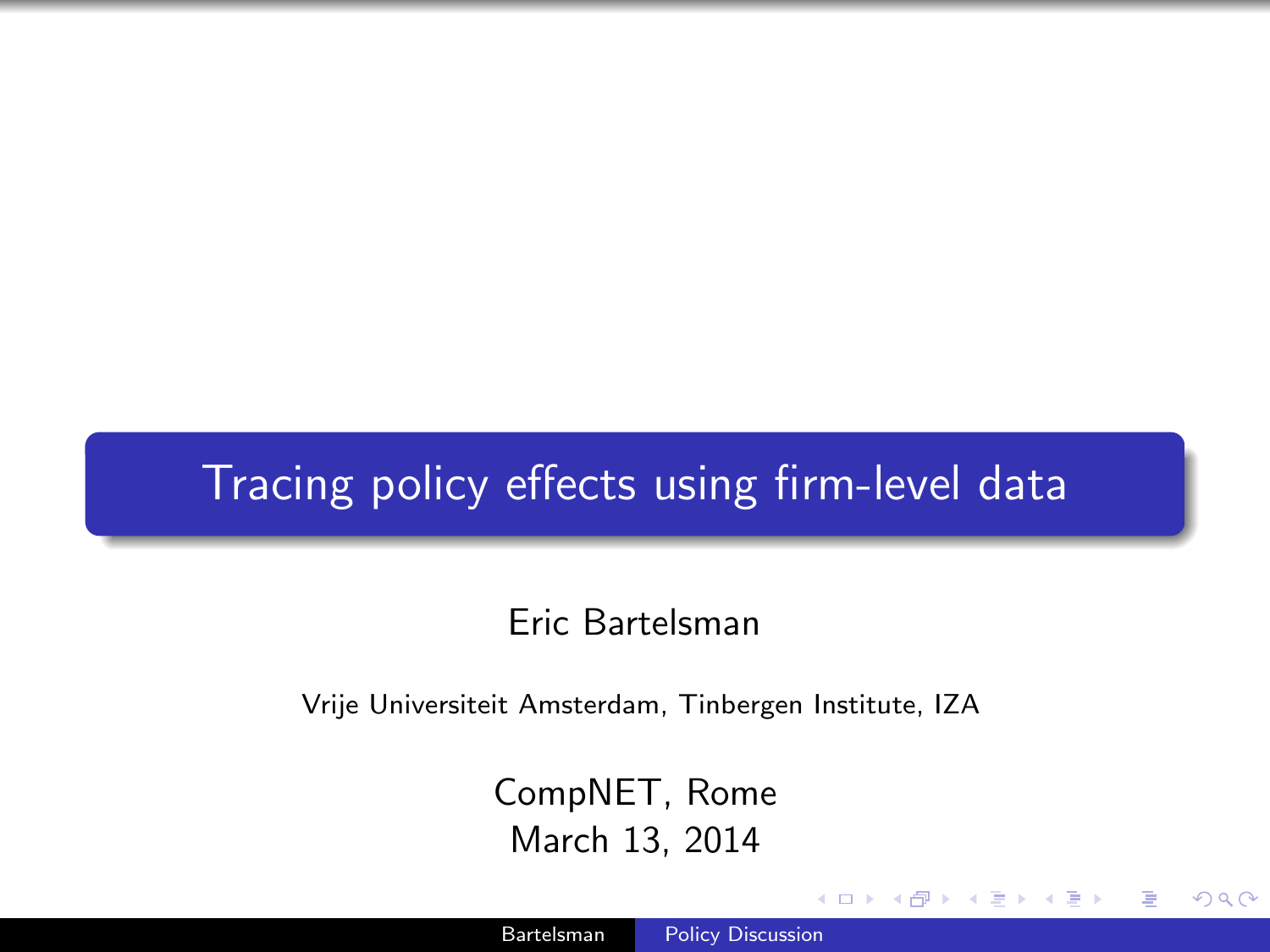- 3 papers from research that incorporate firm-level (or sub-industry) data using a macro perspective
- Examples of work informing a wide range of policy areas
	- Which policy environments are conducive to long-run growth
	- What indicators can track effects of structural policy reform
	- How to track impact of financial frictions
	- Understand quantitative link between wages/prices and external balance
- The common element is tracing effects of policy on macro performance, through heterogeneous firm behavior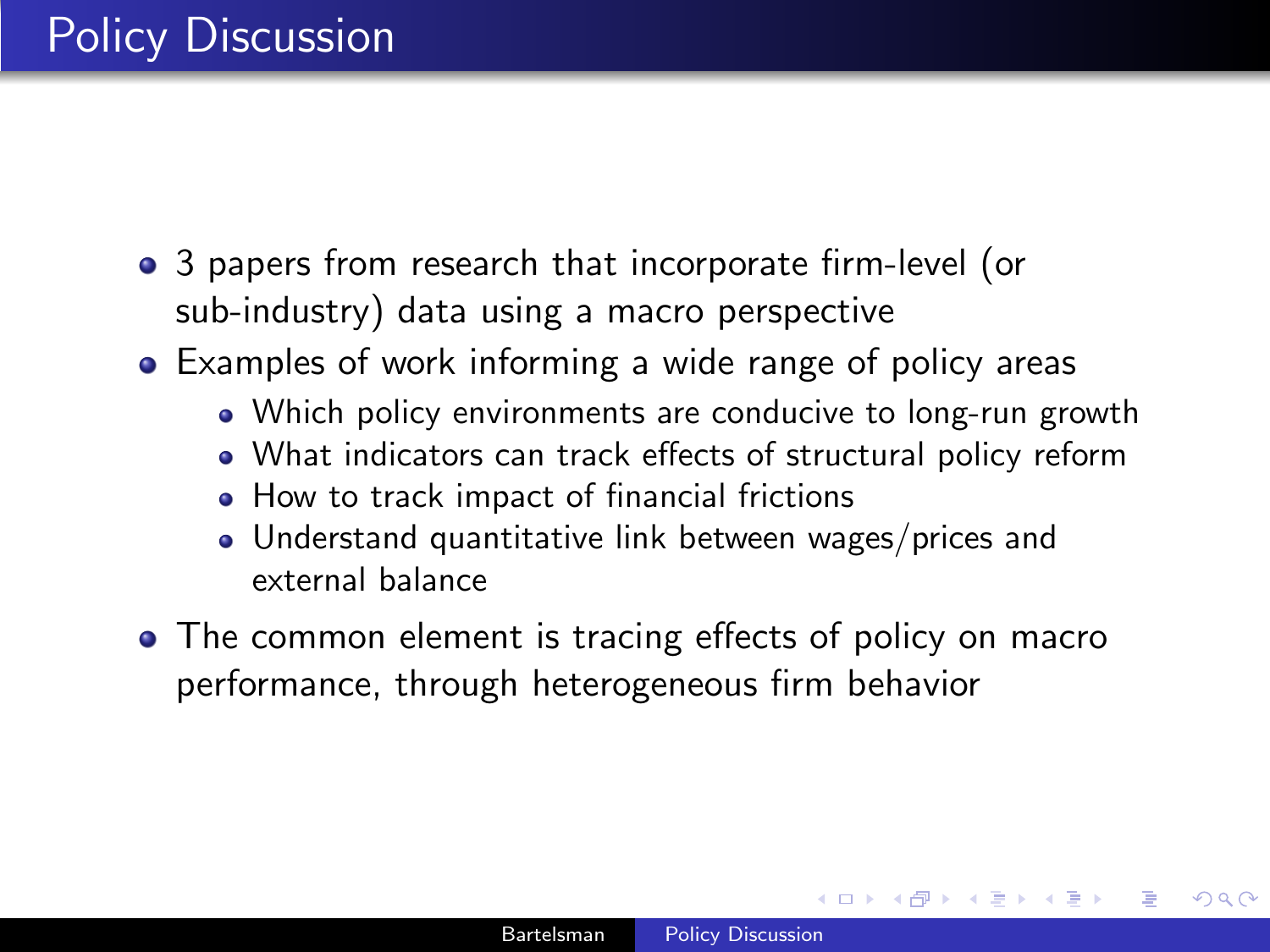- Andrews, Criscuolo, Menon, "Do resources flow to innovative firms"
	- Orbis firm-level data, PatStat, regulatory indicators
	- Patenting ⇒ Growth
	- Regulatory environment affects relationship: e.g. high bancruptcy costs reduces capital allocation to patenting firms
- Firm-level data in cross-country setting allows identification of policy effects
- Careful analysis needed to go beyond correlation to causality: IV analysis of effect of patents on resource flows
- Do we need to instrument for policy decisions?

<span id="page-2-0"></span> $200$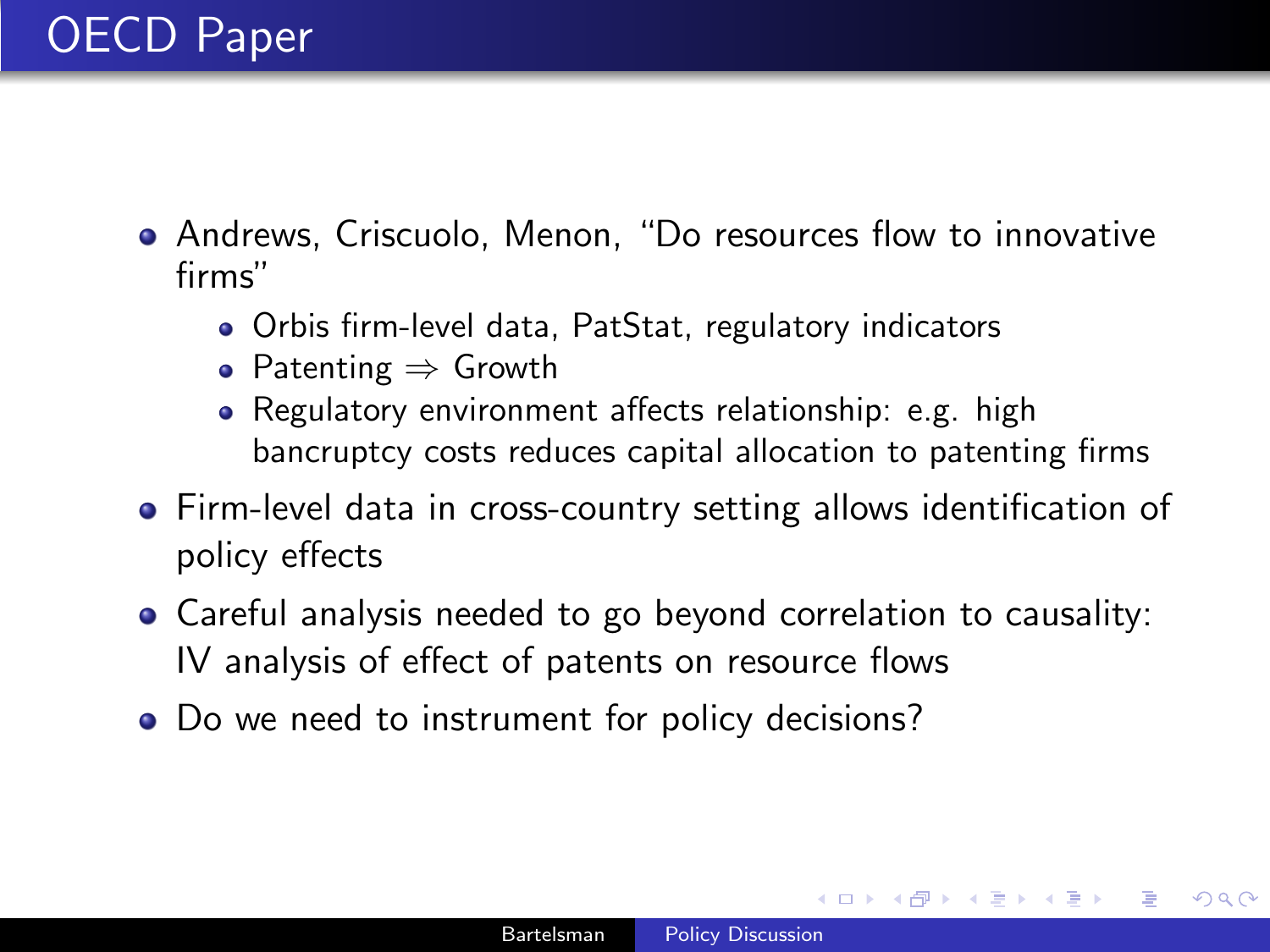# Resource flows to 'innovative' firms, 1996-2010



Output, employment, and productivity growth of ICT-inten[sive](#page-2-0) vs non-intensive fi[rm](#page-4-0)[s.](#page-2-0) [Sou](#page-3-0)[rc](#page-4-0)[e: E](#page-0-0)[SSL](#page-8-0)[ait 2](#page-0-0)[013](#page-8-0)

つくへ

<span id="page-3-0"></span>∍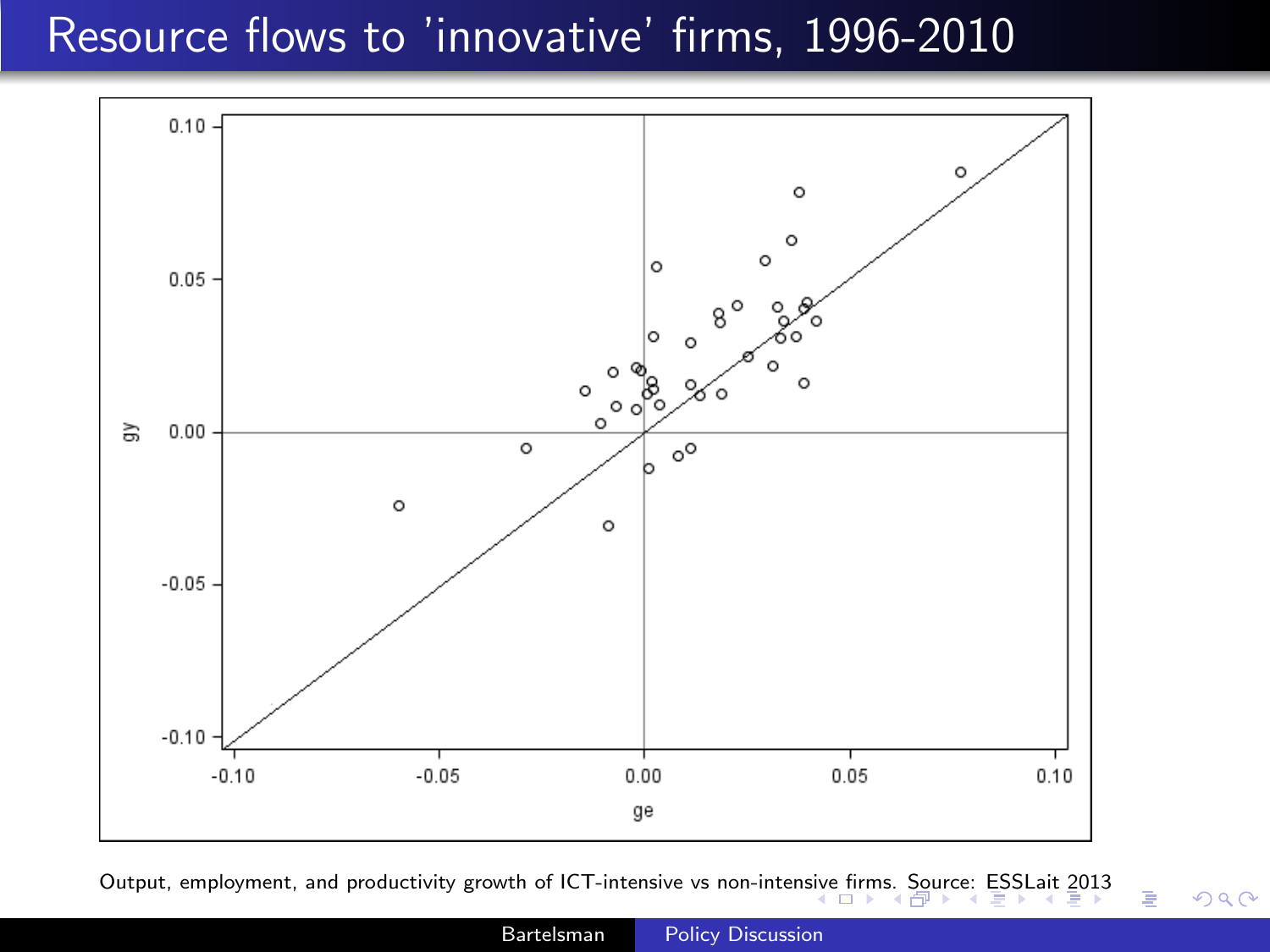- Canton, "Business churn, sectoral performance and economic policy"
	- Eurostat, firm dynamics and country/industry/size data
	- Analysis of entry/exit patterns
	- Allocative efficiency affected by entry/exit
	- Role for financial frictions in allocation
- Easily accessible data provides for immediate policy needs
- Policy worry about recession distorting 'proper churn'
- Policy worries about bottlenecks for future growth improvements
- Desire to track effects of PMR

<span id="page-4-0"></span> $200$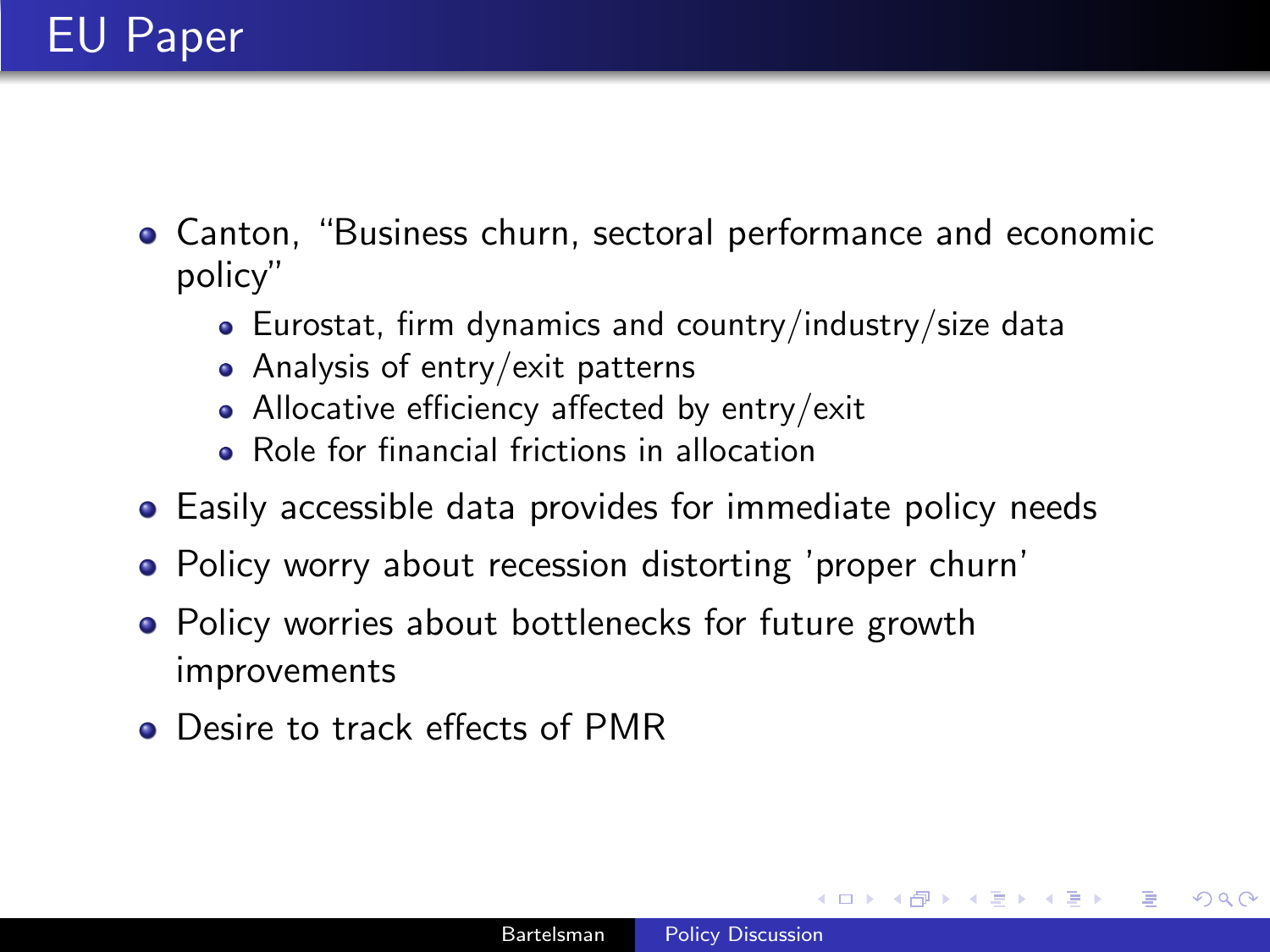# CompNet Paper

- Dhyne, Fuss, Sevestre: "Export markets as Olympic games"
	- National firm level data in BE and FR, with links to detailed trade
	- Explore FR firms in BE product markets (why not vice-versa?)
	- Differential role for macro vs firm-level characteristics in extensive vs intensive margins
	- Domestic conditions matter for number of firms above threshold for extensive decision. Firm-specific characteristics compared to foreign market matters for intensive margin
- The paper provides a very inciteful way to understand link between 'competitiveness' and trade
- Good way to understand the role of wages/product quality: Olympic winners have high wages
- Likely provides framework for providing policy relevant indicators (and solving puzzle of Milesi-Ferretti)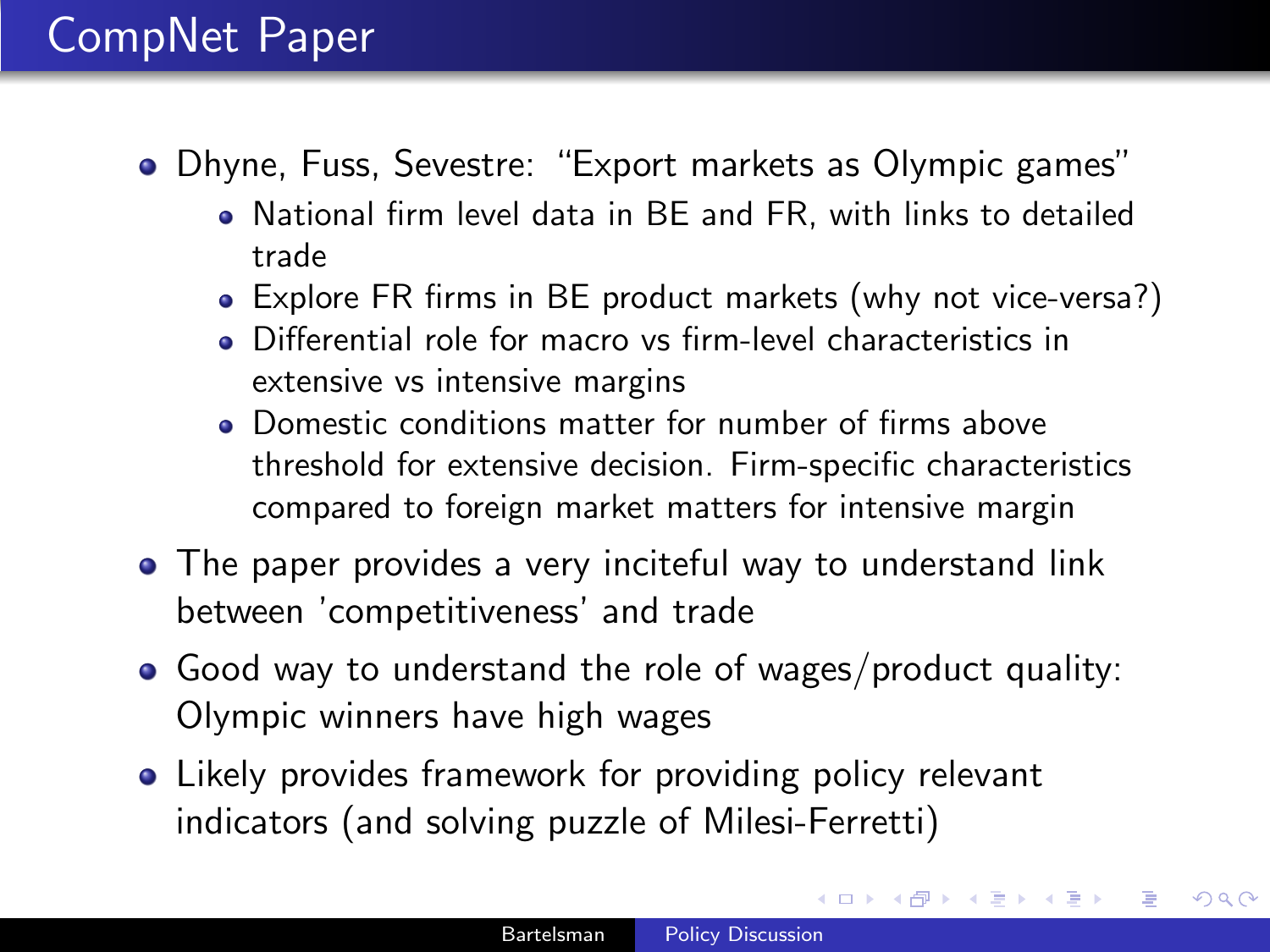### Wages grow more in innovative firms

- $\log(w^{ICT=1}/w^{ICT=0})_{c,i,t} = \alpha + \gamma \textrm{ time-trend} + FE + \varepsilon_{c,i,t}$
- $\gamma = 1.4(3.95)$ : each year 1.4% larger wage difference
- Instead of time-trend, time dummies: coefs shown below



 $\sim$   $\sim$ 

 $\overline{AB}$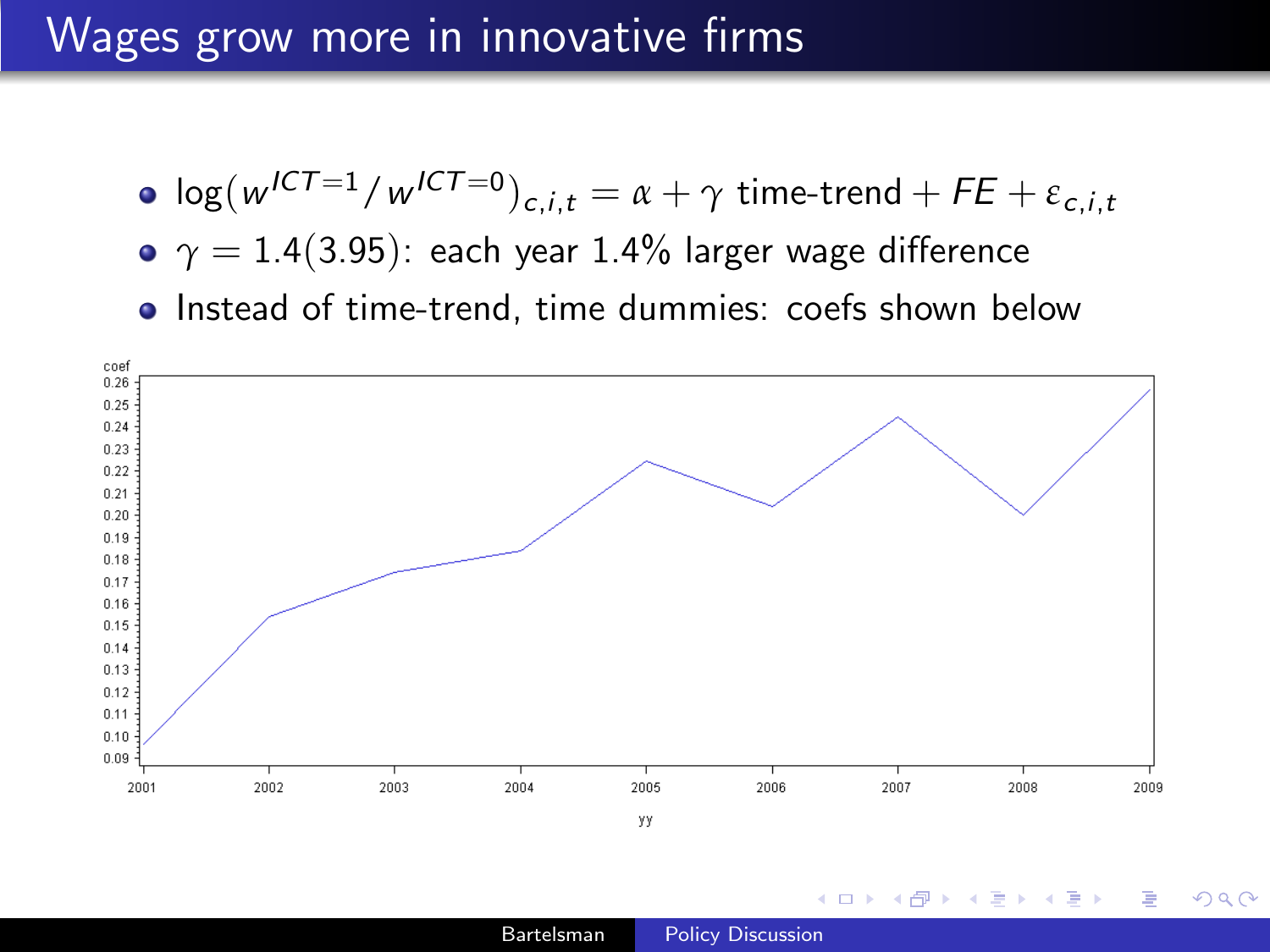# Policy relevance of firm-level perspective

- Product, labor, and financial market conditions affect both within-firm decisions and market selection mechanism
- Selection mechanism potentially important: estimation of policy elasticities on incumbent firms misses effect on firms that do not operate in that environment
- Research not just to increase understanding of policy makers about mechanisms in economy: but also
- Relevance of heterogeneity for policy effects: depending on circumstances (traceable through CompNet database), differences in elasticities can be large